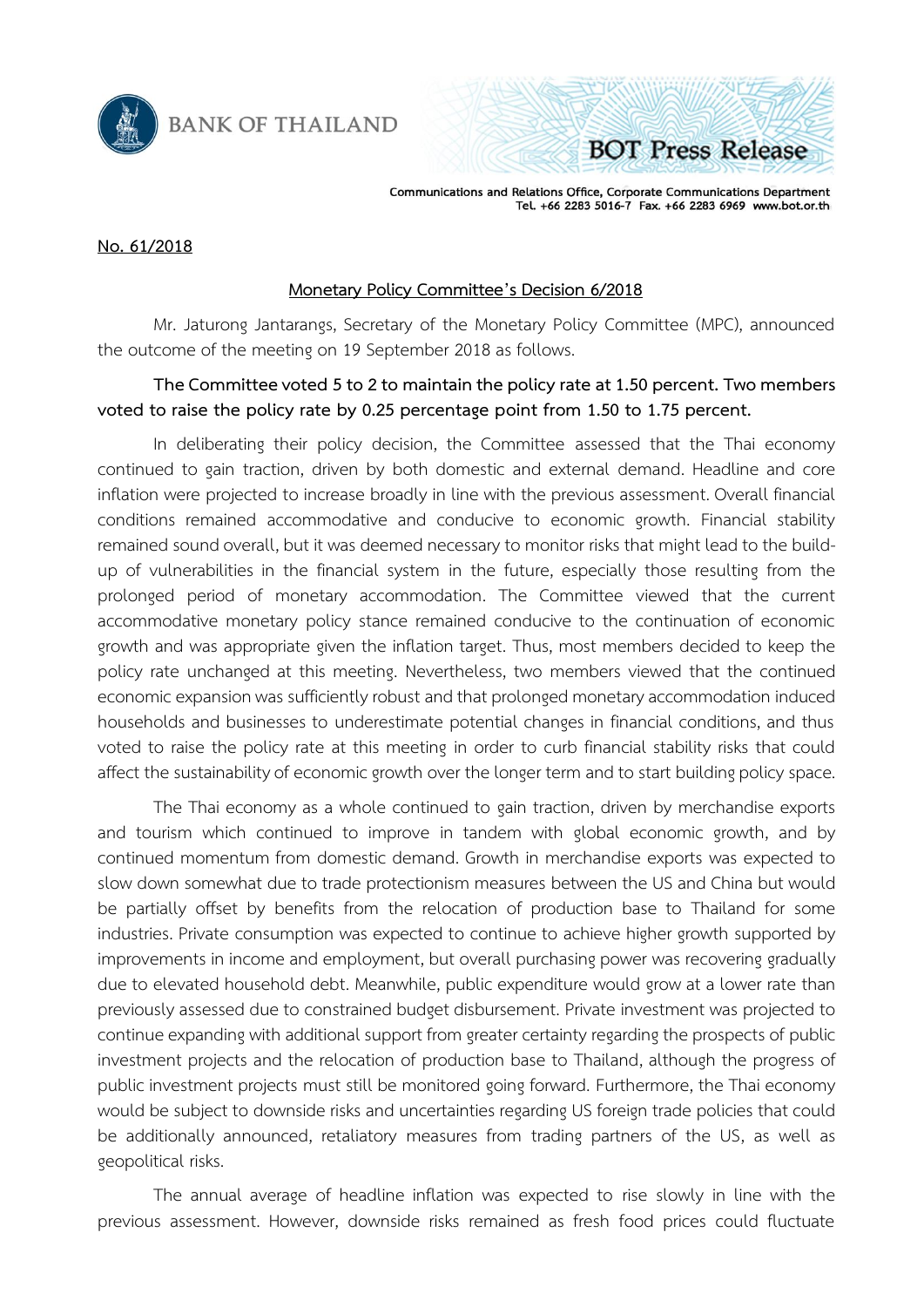sharply depending on weather conditions and agricultural output. Core inflation was projected to edge up at a somewhat lower rate than previously assessed given the gradual build-up of demandpull inflationary pressures. The Committee viewed that, despite full potential economic growth, structural changes might contribute to more persistent inflation than in the past. Such changes included the expansion of e-commerce, rising price competition, and upgrades to production efficiency which reduced costs of production. Meanwhile, the public's inflation expectations were largely unchanged.

Overall financial conditions remained accommodative and conducive to economic growth with ample liquidity in the financial system. Overall government bond yields increased slightly, while real interest rates remained low. Such conditions allowed financing by the private sector to continue expanding as reflected in higher growth in both business and consumer loans. With regard to exchange rates, the baht appreciated against regional currencies since the last meeting due to concerns over external stability in emerging market economies. Looking ahead, the baht would likely remain volatile and thus the Committee would continue to closely monitor exchange rate developments as well as impacts on the economy.

Financial stability remained sound but there was still a need to monitor risks that might pose vulnerabilities to financial stability in the future, especially the search-for-yield behavior in the prolonged low interest rate environment that might lead to underpricing of risks. The Committee was concerned about competition in the housing loan market which led to looser credit standards. In addition, the Committee deemed it necessary to monitor the oversupply of condominiums in certain areas, further accumulation of household debt given that deleveraging had yet to improve, and debt serviceability of SMEs especially those affected by changes in structural factors and business models.

Looking ahead, the Thai economy as a whole was projected to continue to gain traction driven by both external and domestic factors. However, there remained the need to monitor inflation developments and financial stability risks in the period ahead, as well as risks arising from impacts of trade protectionism measures of the US and retaliatory measures by major advanced economies. Hence, the Committee viewed that monetary policy should remain accommodative, although the need for currently accommodative monetary policy would be gradually reduced.

> Bank of Thailand 19 September 2018

For further information, please contact: Monetary Policy Strategy Division Tel: +66 2283 5627, +66 2356 7872 E-mail: [MPD-MonetaryPolicyAnalysisDivision@bot.or.th](mailto:MPD-MonetaryPolicyAnalysisDivision@bot.or.th)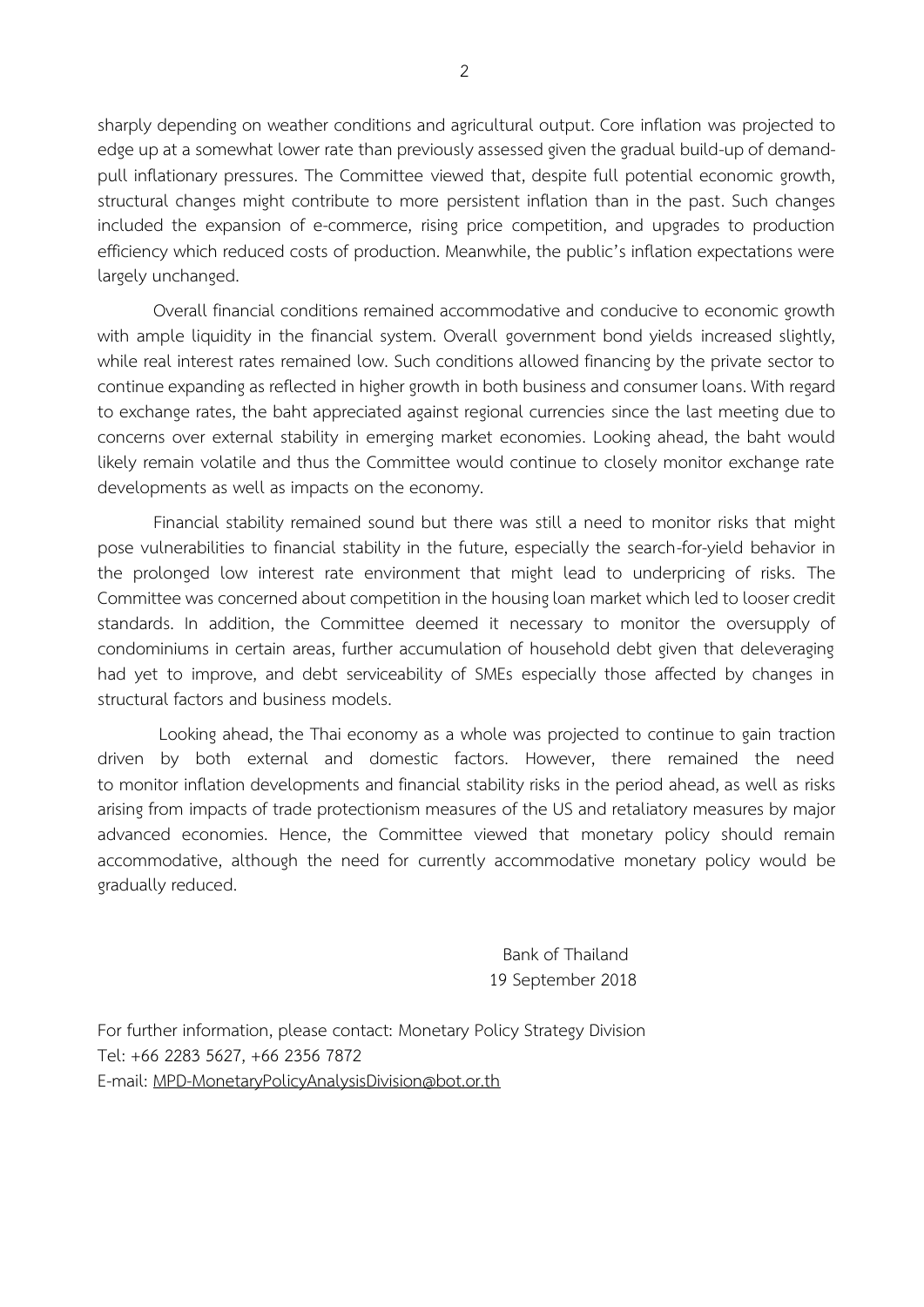

# **Forecast Summary as of September 2018**

|                           | 2017* | 2018  | 2019  |
|---------------------------|-------|-------|-------|
| <b>GDP Growth</b>         | 3.9   | 4.4   | 4.2   |
|                           |       | (4.4) | (4.2) |
| <b>Headline Inflation</b> | 0.7   | 1.1   | 1.1   |
|                           |       | (1.1) | (1.2) |
| Core Inflation            | 0.6   | 0.7   | 0.8   |
|                           |       | (0.7) | (0.9) |

\* Outturn, ( ) *Monetary Policy Report*, June 2018

- **The Thai economy continued to gain traction, driven by both domestic and external demand.**
- **The Thai economy would be subject to downside risks and uncertainties regarding US foreign trade policies that could be additionally announced, retaliatory measures from trading partners of the US, as well as geopolitical risks.**
- **Headline and core inflation were projected to rise slowly in line with the previous assessment.**
- **Risks to inflation forecast still skewed downward as fresh food prices could fluctuate sharply depending on weather condition and agricultural output as well as structural changes that might contribute to more persistent inflation than in the past.**